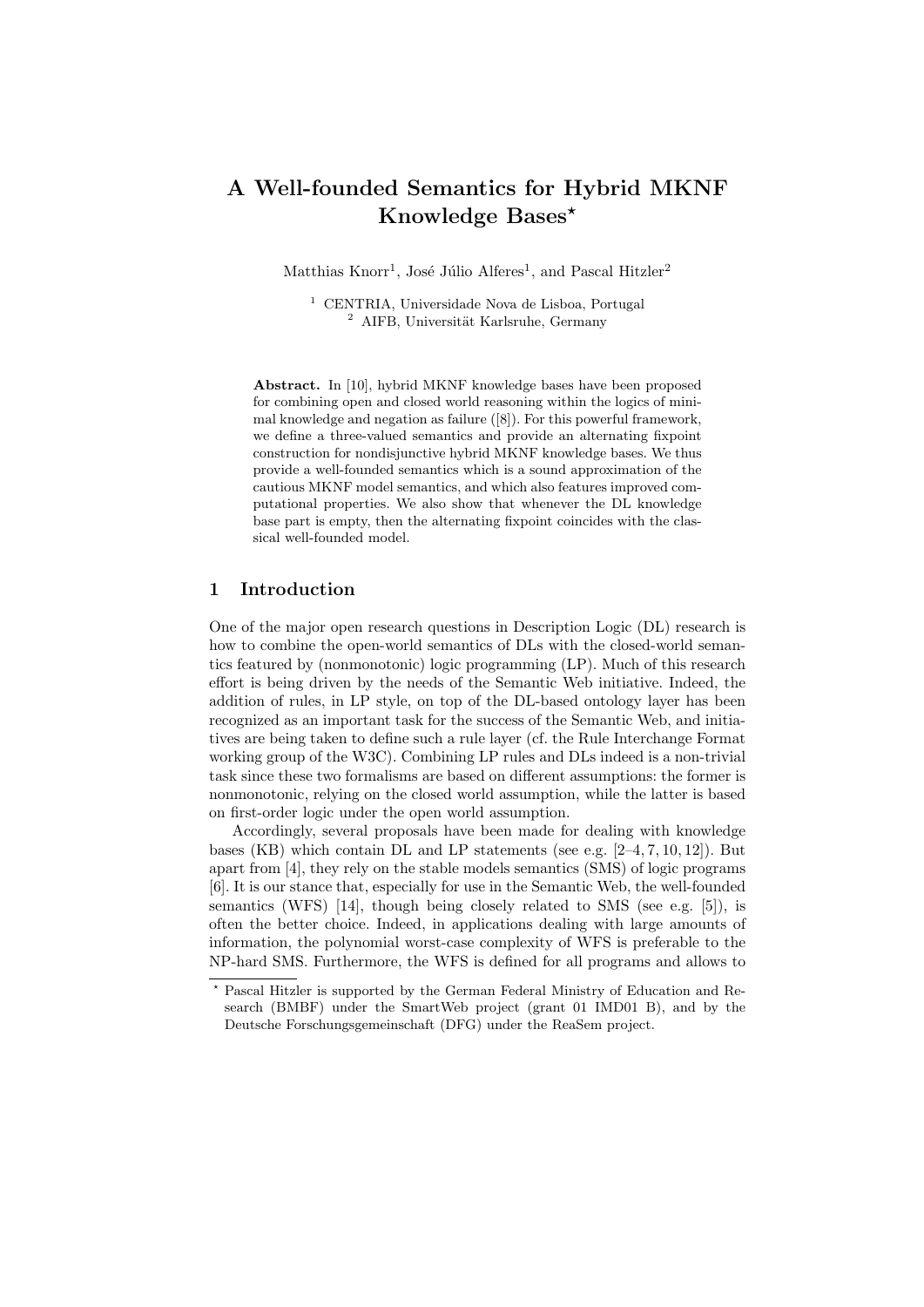answer queries by consulting only the relevant part of a program whereas SMS is neither relevant nor always defined.

While the approach in [4] is based on a loose coupling between DL and LP, others are tightly integrated. The most advanced of these approaches currently appears to be that of hybrid MKNF knowledge bases [10] which is based on the logic of Minimal Knowledge and Negation as failure (MKNF) [8]. Its advantage lies in a seamless integration of DL and LP which is nevertheless decidable due to the restriction of reasoning in the program part to known constants by means of DL-safe rules.

In this paper, we define a well-founded semantics for hybrid MKNF knowledge bases, for now restricting to nondisjunctive MKNF rules, which compares to that of [10] as the WFS does to the SMS of LP:

- our well-founded semantics is a sound approximation of the semantics of [10]
- the computational complexity is strictly lower
- the semantics retains the property of [10] of being faithful, but now wrt. the WFS, i.e. when the DL part is empty, it coincides with the WFS of LPs.

We start by recalling basic notions and then introduce models in a 3-valued setting. The paper continues with the definition of the proposed semantics and some of its properties. We end with conclusion and future work. Lack of space prevents us from presenting all proofs, which can be found in the extended report at http://centria.di.fct.unl.pt/∼mknorr/wfmknf-extd.pdf.

## 2 Preliminaries

MKNF notions. We start by recalling the syntax of MKNF formulas from [10]. A first-order atom  $P(t_1, \ldots, t_n)$  is an MKNF formula where P is a predicate and the  $t_i$  are first-order terms<sup>3</sup>. If  $\varphi$  is an MKNF formula then  $\neg \varphi$ ,  $\exists x : \varphi$ ,  $\mathbf{K} \varphi$ and **not**  $\varphi$  are MKNF formulas and likewise  $\varphi_1 \wedge \varphi_2$  and  $\varphi_1 \subset \varphi_2$  for MKNF formulas  $\varphi_1, \varphi_2$ . We use the following symbols to represent boolean combinations of the previously introduced syntax, i.e.  $\varphi_1 \vee \varphi_2$  for  $\neg(\neg \varphi_1 \wedge \neg \varphi_2)$ ,  $\varphi_1 \equiv \varphi_2$  for  $(\varphi_1 \subset \varphi_2) \wedge (\varphi_2 \subset \varphi_1)$ , and  $\forall x : \varphi$  for  $\neg \exists x : \neg \varphi$ . Substituting the free variables  $x_i$ in  $\varphi$  by terms  $t_i$  is denoted  $\varphi[t_1/x_1,\ldots,t_n/x_n]$ . Given a (first-order) formula  $\varphi$ ,  $\mathbf{K}\varphi$  is called a *modal*  $\mathbf{K}\text{-}atom$  and  $\mathbf{not}\varphi$  a *modal*  $\mathbf{not}\text{-}atom$ . An MKNF formula  $\varphi$  without any free variables is a *sentence* and *ground* if it does not contain variables at all. It is *positive* if it does not contain the operator **not**.

It is assumed that apart from the constants occurring in the formulas the signature contains a countably infinite supply of constants not occurring in the formulas. The Herbrand Universe of such a signature is also denoted  $\triangle$ . The signature contains the equality predicate  $\approx$  which is interpreted as congruence relation on  $\triangle$ . An *MKNF structure* is a triple  $(I, M, N)$  where I is an Herbrand first-order interpretation over  $\triangle$  and M and N are nonempty sets of Herbrand first-order interpretations over  $\triangle$ . For the 2-valued satisfiability of MKNF sentences we refer only to [10], since we will define 3-valued satisfiability in a way that, when restricted to 2-valued trivially coincides with the one of [10].

<sup>&</sup>lt;sup>3</sup> We consider function-free first-order logic, so terms are either constants or variables.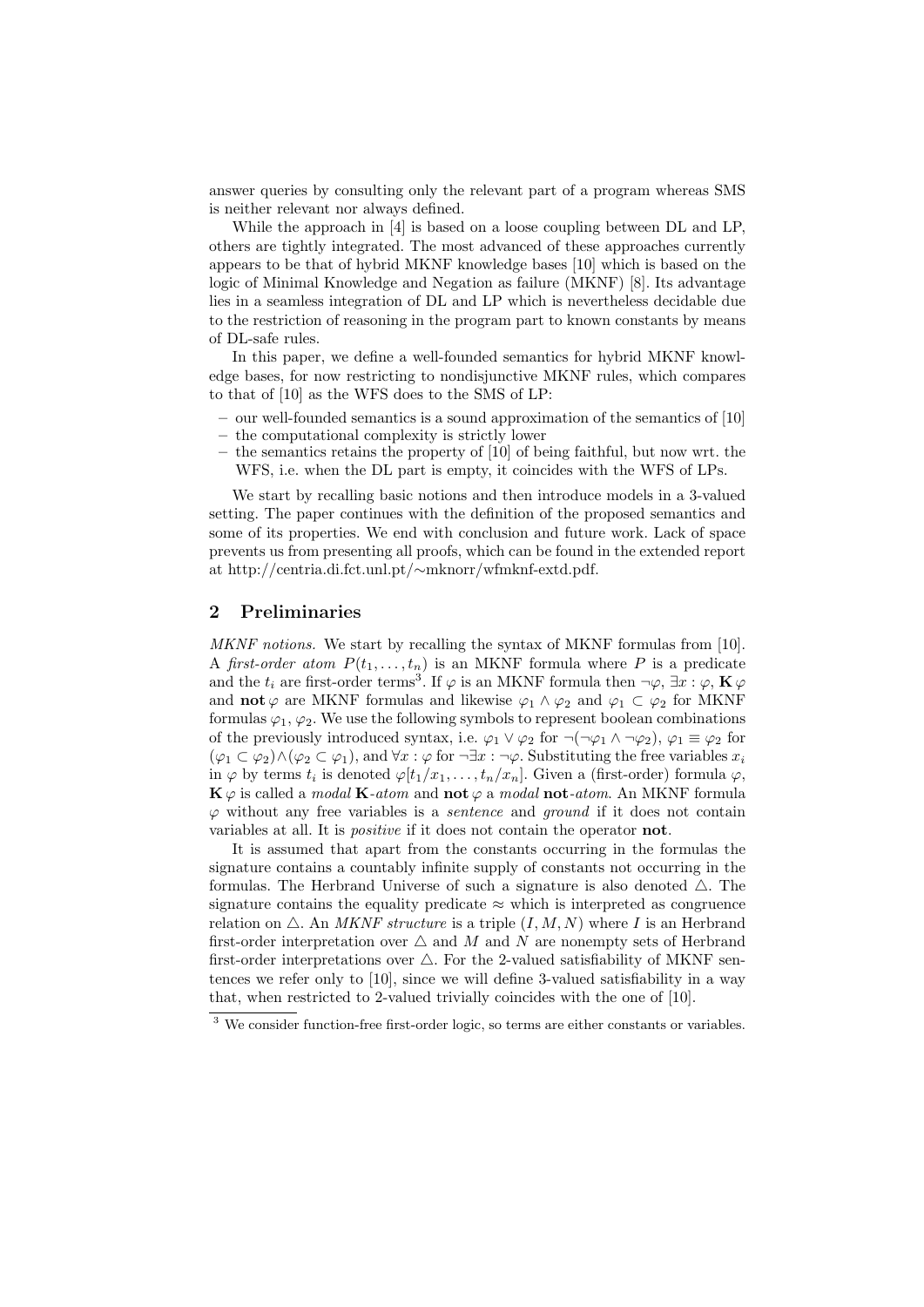Hybrid MKNF Knowledge Bases. Quoting from [10], the approach of hybrid MKNF knowledge bases is applicable to any first-order fragment  $\mathcal{DL}$  satisfying these conditions: (i) each knowledge base  $\mathcal{O} \in \mathcal{DL}$  can be translated into a formula  $\pi(\mathcal{O})$  of function-free first-order logic with equality, (ii) it supports A-Boxes-assertions of the form  $P(a_1, \ldots, a_n)$  for P a predicate and  $a_i$  constants of  $D\mathcal{L}$  and (iii) satisfiability checking and instance checking (i.e. checking entailments of the form  $\mathcal{O} \models P(a_1, \ldots, a_n)$  are decidable<sup>4</sup>.

We recall MKNF rules and hybrid MKNF knowledge bases from [10]. For the rationales behind these and the following notions we also refer to [9].

**Definition 2.1.** Let  $\mathcal O$  be a DL knowledge base. A first-order function-free atom  $P(t_1, \ldots, t_n)$  over  $\Sigma$  such that p is  $\approx$  or it occurs in  $\mathcal O$  is called a DL-atom; all other atoms are called non-DL-atoms. An MKNF rule r has the following form where  $H_i$ ,  $A_i$ , and  $B_i$  are first-order function free atoms:

$$
\mathbf{K} H_1 \vee \ldots \vee \mathbf{K} H_l \leftarrow \mathbf{K} A_1, \ldots, \mathbf{K} A_n, \text{not } B_1, \ldots, \text{not } B_m \tag{1}
$$

The sets  $\{K H_i\}$ ,  $\{K A_i\}$ , and  $\{\textbf{not} B_i\}$  are called the rule head, the positive body, and the negative body, respectively. A rule is nondisjunctive if  $l = 1$ ; r is positive if  $m = 0$ ; r is a fact if  $n = m = 0$ . A program is a finite set of MKNF rules. A hybrid MKNF knowledge base K is a pair  $(0, \mathcal{P})$  and K is nondisjunctive if all rules in  $P$  are nondisjunctive.

The semantics of an MKNF knowledge base is obtained by translating it into an MKNF formula ([10]).

**Definition 2.2.** Let  $K = (O, P)$  be a hybrid MKNF knowledge base. We extend  $\pi$  to r, P, and K as follows, where x is the vector of the free variables of r.

$$
\pi(r) = \forall x : (\mathbf{K} H_1 \lor \dots \lor \mathbf{K} H_l \subset \mathbf{K} A_1, \dots, \mathbf{K} A_n, \text{not } B_1, \dots, \text{not } B_m)
$$

$$
\pi(\mathcal{P}) = \bigwedge_{r \in \mathcal{P}} \pi(r) \qquad \pi(\mathcal{K}) = \mathbf{K} \pi(\mathcal{O}) \land \pi(\mathcal{P})
$$

An MKNF rule r is *DL-safe* if every variable in r occurs in at least one non-DL-atom  $\mathbf{K}B$  occurring in the body of r. A hybrid MKNF knowledge base  $K$  is *DL-safe* if all its rules are DL-safe. Given a hybrid MKNF knowledge base  $\mathcal{K} = (\mathcal{O}, \mathcal{P})$ , the ground instantiation of K is the KB  $\mathcal{K}_G = (\mathcal{O}, \mathcal{P}_G)$  where  $\mathcal{P}_G$ is obtained by replacing in each rule of  $P$  all variables with constants from  $K$  in all possible ways. Then it was shown in [9], for a DL-safe hybrid KB  $K$  and a ground MKNF formula  $\psi$ , that  $\mathcal{K} \models \psi$  if and only if  $\mathcal{K}_G \models \psi$ .

# 3 Well-founded MKNF Semantics

#### 3.1 Three-valued Models

Satisfiability as defined in [10] allows modal atoms only to be either true or false in a given MKNF structure. We extend the framework by allowing a third

<sup>4</sup> For more details on DL notation we refer to [1].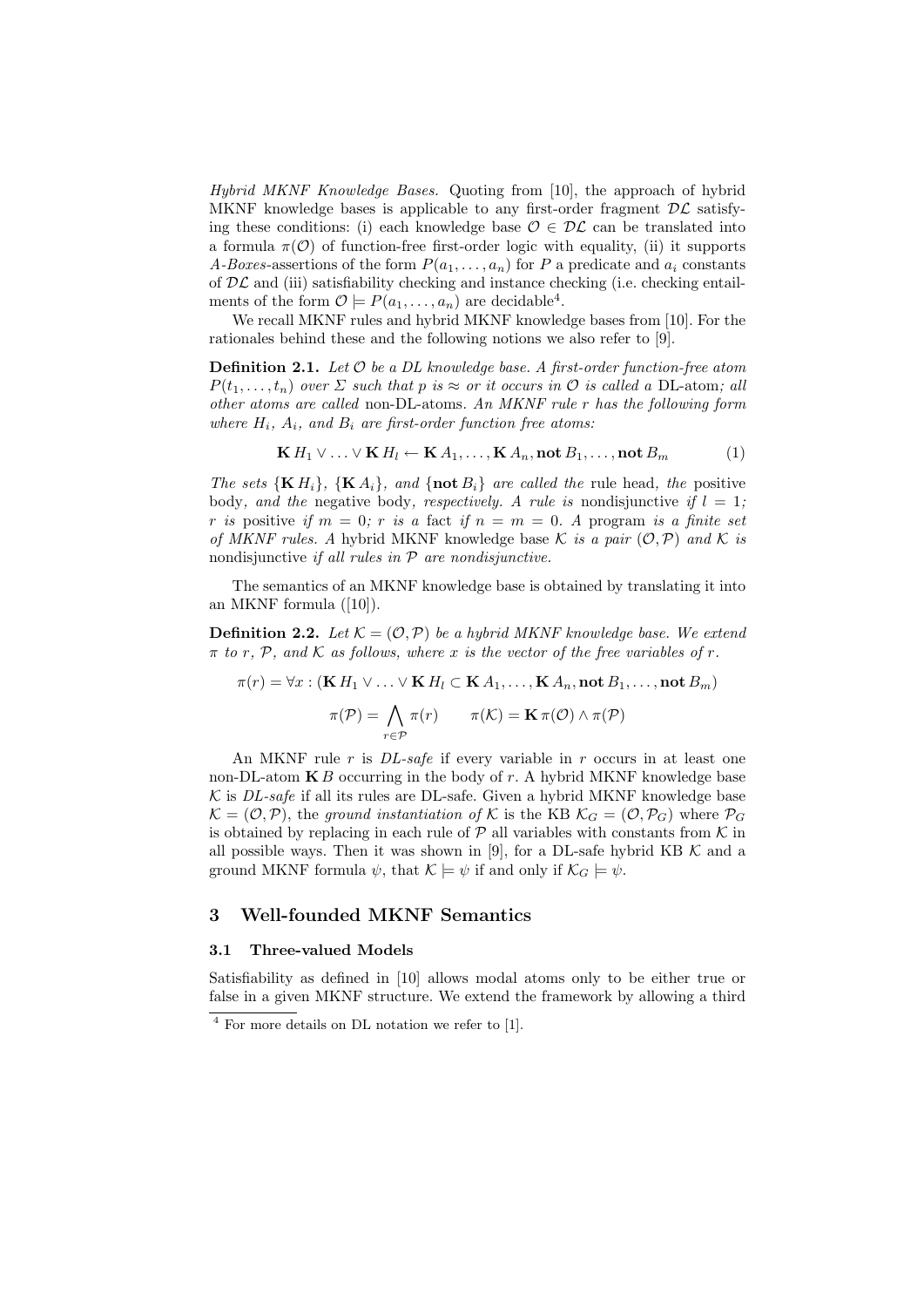truth value u, denoting undefined, to be assigned to modal atoms while firstorder atoms remain two-valued due to being interpreted solely in one first-order interpretation. We therefore introduce consistent MKNF structures which, for all MKNF formulas  $\varphi$  over some given signature, do not allow  $\varphi$  to be true for all  $J \in M$  and false for some  $J \in N$  at the same time. Subsequently, we evaluate MKNF sentences in consistent MKNF structures with respect to the set  $\{t, u, f\}$ of truth values with the order  $f < u < t$ :

$$
- (I, M, N)(p(t_1, ..., t_n)) = \begin{cases} \mathbf{t} & \text{iff } p(t_1, ..., t_n) \in I \\ \mathbf{f} & \text{iff } p(t_1, ..., t_n) \notin I \end{cases}
$$
  
\n
$$
- (I, M, N)(\neg \varphi) = \begin{cases} \mathbf{t} & \text{iff } (I, M, N)(\varphi) = \mathbf{f} \\ \mathbf{u} & \text{iff } (I, M, N)(\varphi) = \mathbf{u} \end{cases}
$$
  
\n
$$
- (I, M, N)(\varphi_1 \wedge \varphi_2) = \min\{ (I, M, N)(\varphi_1), (I, M, N)(\varphi_2) \} \\ - (I, M, N)(\varphi_1 \supset \varphi_2) = \mathbf{t} & \text{iff } (I, M, N)(\varphi_1), (I, M, N)(\varphi_1) \text{ and } \mathbf{f} & \text{otherwise}
$$
  
\n
$$
- (I, M, N)(\exists x : \varphi) = \max\{ (I, M, N)(\varphi[\alpha/x]) \mid \alpha \in \triangle \}
$$
  
\n
$$
- (I, M, N)(\mathbf{K}\varphi) = \begin{cases} \mathbf{t} & \text{iff } (J, M, N)(\varphi) = \mathbf{t} & \text{for all } J \in M \\ \mathbf{f} & \text{iff } (J, M, N)(\varphi) = \mathbf{f} & \text{for some } J \in N \\ \mathbf{u} & \text{otherwise} \end{cases}
$$
  
\n
$$
- (I, M, N)(\mathbf{not}\varphi) = \begin{cases} \mathbf{t} & \text{iff } (J, M, N)(\varphi) = \mathbf{f} & \text{for some } J \in N \\ \mathbf{f} & \text{iff } (J, M, N)(\varphi) = \mathbf{f} & \text{for some } J \in N \\ \mathbf{u} & \text{otherwise} \end{cases}
$$

The operator max chooses the greatest element with respect to the truth ordering given above and likewise min chooses the least one. We can see that the truth of modal atoms is evaluated just as in the two-valued case (see [10]), we only have to separate additionally false from undefined modal atoms which is done by means of the other set of interpretations in the structure. Note that implications and objective MKNF formulas can never be undefined.

**Definition 3.1.** An interpretation pair  $(M, N)$  consists of two MKNF interpretations M, N and models a closed MKNF formula  $\varphi$ , written  $(M, N) \models \varphi$ , if and only if  $(I, M, N)(\varphi) = \mathbf{t}$  for each  $I \in M$ . We call  $\varphi$  consistent if there exists an interpretation pair modeling it.

It is straightforward to see (cf. [10]) that  $(M, M)$  corresponds to the (twovalued) MKNF interpretation M, i.e. a nonempty set of Herbrand first-order interpretations over  $\triangle$ , since there are no undefined modal atoms in it. In this case, recalling from [10], M is additionally an MKNF model if (1)  $(I, M, M)(\varphi) =$ t for all  $I \in M$  and (2) for each MKNF interpretation  $M'$  such that  $M' \supset M$ we have  $(I', M', M)(\varphi) = \mathbf{f}$  for some  $I' \in M'.$ 

Example 3.1. Let us consider the following hybrid MKNF knowledge base

 $Natural Death \sqsubseteq Pay$  Suicide  $\sqsubseteq \neg Pay$ 

 $\mathbf{K} \, \text{Pay}(x) \leftarrow \mathbf{K} \, \text{murdered}(x), \mathbf{K} \, \text{bene} \, \text{fits}(y, x), \text{not } \text{response} \, \text{role}(y, x)$  $\mathbf{K} \textit{Suicide}(x) \leftarrow \textbf{not } \textit{Natural Death}(x), \textbf{not } \textit{murdered}(x)$  $\mathbf{K}$  murdered(x)  $\leftarrow$  **not** Natural Death(x), **not** Suicide(x)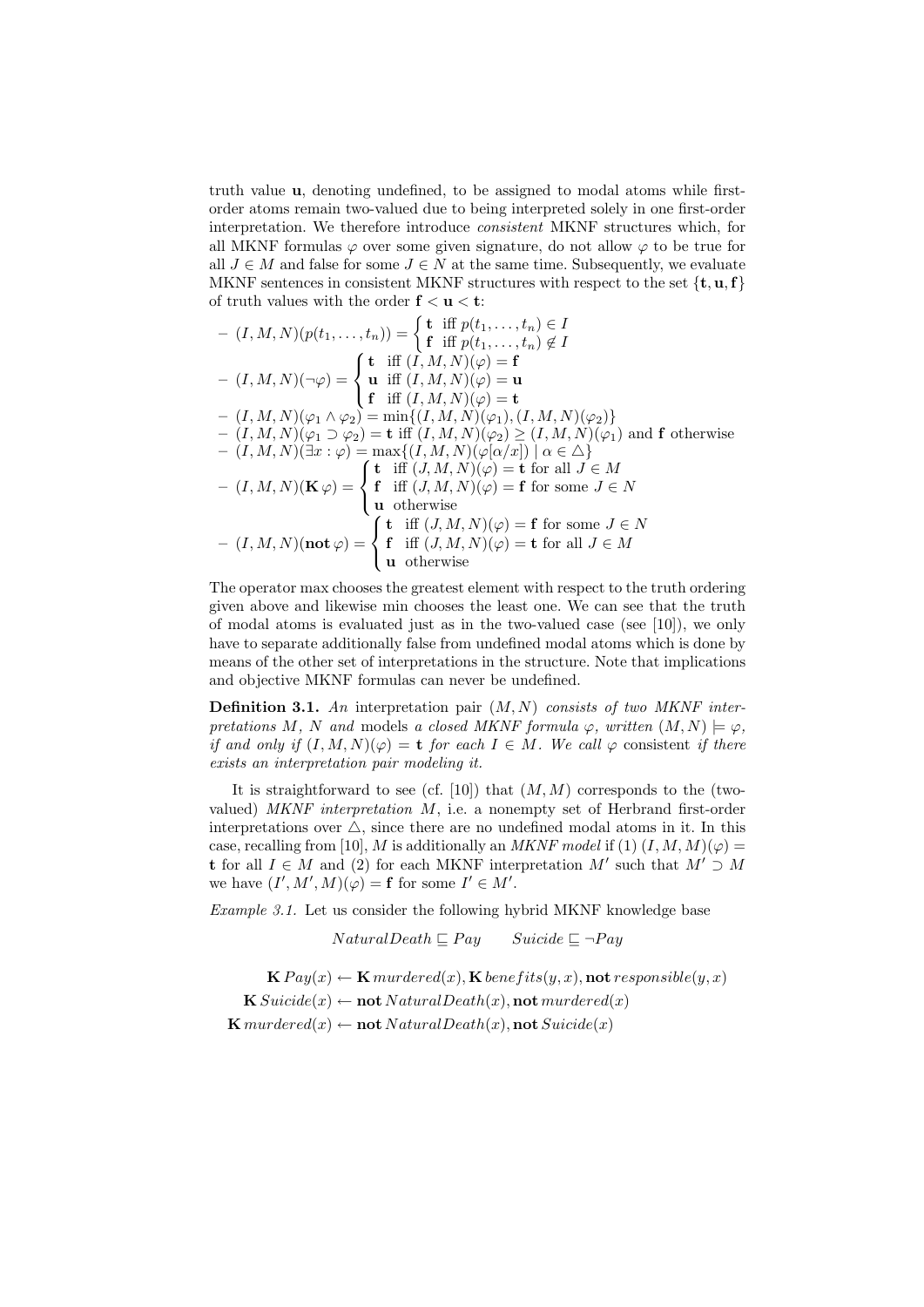based on which a life insurance company decides whether to pay or not the insurance. Additionally, we know that Mr. Jones who owned a life insurance was found death in his living room, the revolver still in his hand. Thus we add  $\neg Natural Death(jones)$  and the last two rules offer us a choice between commitment of suicide or murder. While immediately obtaining two MKNF models in such a scenario, the three-valued framework allows to assign u to both so that we delay this decision until the evidence is evaluated. Until then, by the first rule, also no payment is possible.

#### 3.2 Alternating Fixpoint for Hybrid MKNF

As discussed in [9], since an MKNF model M is in general infinite, instead of representing M directly, a first-order formula  $\varphi$  is computed such that M is exactly the set of first-order models of  $\varphi$ . This is possible for modally closed MKNF formulae and the ideas from [11] are applied to provide a partition  $(P, N)$  of modal atoms which uniquely defines  $\varphi$ . We extend this idea by allowing partitions to be partial in the sense that modal atoms may occur neither in P nor in  $N$ , i.e. are neither true nor false but supposed to be undefined. To obtain the unique desired partial partition we apply a technique known from logic programming: stable models ([6]) for normal logic programs correspond one-to-one to MKNF models of programs of MKNF rules (see [8]). The well-founded model ([14]) for normal logic programs can be computed by an alternating fixpoint of the operator used to define stable models ([13]).

Here we proceed similarly: we define an operator providing a stable condition for nondisjunctive hybrid MKNF knowledge bases and use it to obtain an alternating fixpoint, the well-founded semantics. We thus start by adapting some notions from [10] formalizing partitions and related concepts.

**Definition 3.2.** Let  $\mathcal{K} = (\mathcal{O}, \mathcal{P})$  be a hybrid MKNF knowledge base. The set of **K**-atoms of K, written  $\mathsf{KA}(\mathcal{K})$ , is the smallest set that contains (i) all **K**-atoms of  $P_G$ , and (ii) a modal atom  $\mathbf{K}\xi$  for each modal atom  $\mathbf{not}\xi$  occurring in  $P_G$ .

For a subset P of  $\mathsf{KA}(\mathcal{K})$ , the objective knowledge of P is the formula  $\mathsf{ob}_{\mathcal{K},P} \ = \ \mathcal{O} \cup \bigcup_{\mathbf{K} \, \xi \in P} \xi \text{. } A \ \text{ (partial) partition } \left(P,N\right) \text{ of } \mathsf{KA}(\mathcal{K}) \text{ is consistent}$ if  $\text{ob}_{\mathcal{K},P} \not\models \xi$  for each  $\mathbf{K}\xi \in N$ .

For a set of modal atoms S,  $S_{DL}$  is the subset of DL-atoms of S and  $\widehat{S} =$  $\{\xi \mid \mathbf{K}\xi \in S\}.$ 

An MKNF interpretation M induces the partition  $(P, N)$  of  $\mathsf{KA}(\mathcal{K})$  if  $\mathbf{K} \xi \in P$ implies  $(M, M) \models \mathbf{K} \xi$  and  $\mathbf{K} \xi \in N$  implies  $(M, M) \models \textbf{not} \xi$ .

We now adapt the operators from [10] which allow to draw conclusions from positive hybrid MKNF knowledge bases similarly to the immediate consequence operator for definite logic programs, only that the operators below also are "aware" of possible consequences including the DL knowledge base  $\mathcal{O}$ .

**Definition 3.3.** For  $K$  a positive nondisjunctive DL-safe hybrid MKNF knowledge base,  $R_K$ ,  $D_K$ , and  $T_K$  are defined on the subsets of  $\mathsf{KA}(\mathcal{K})$  as follows: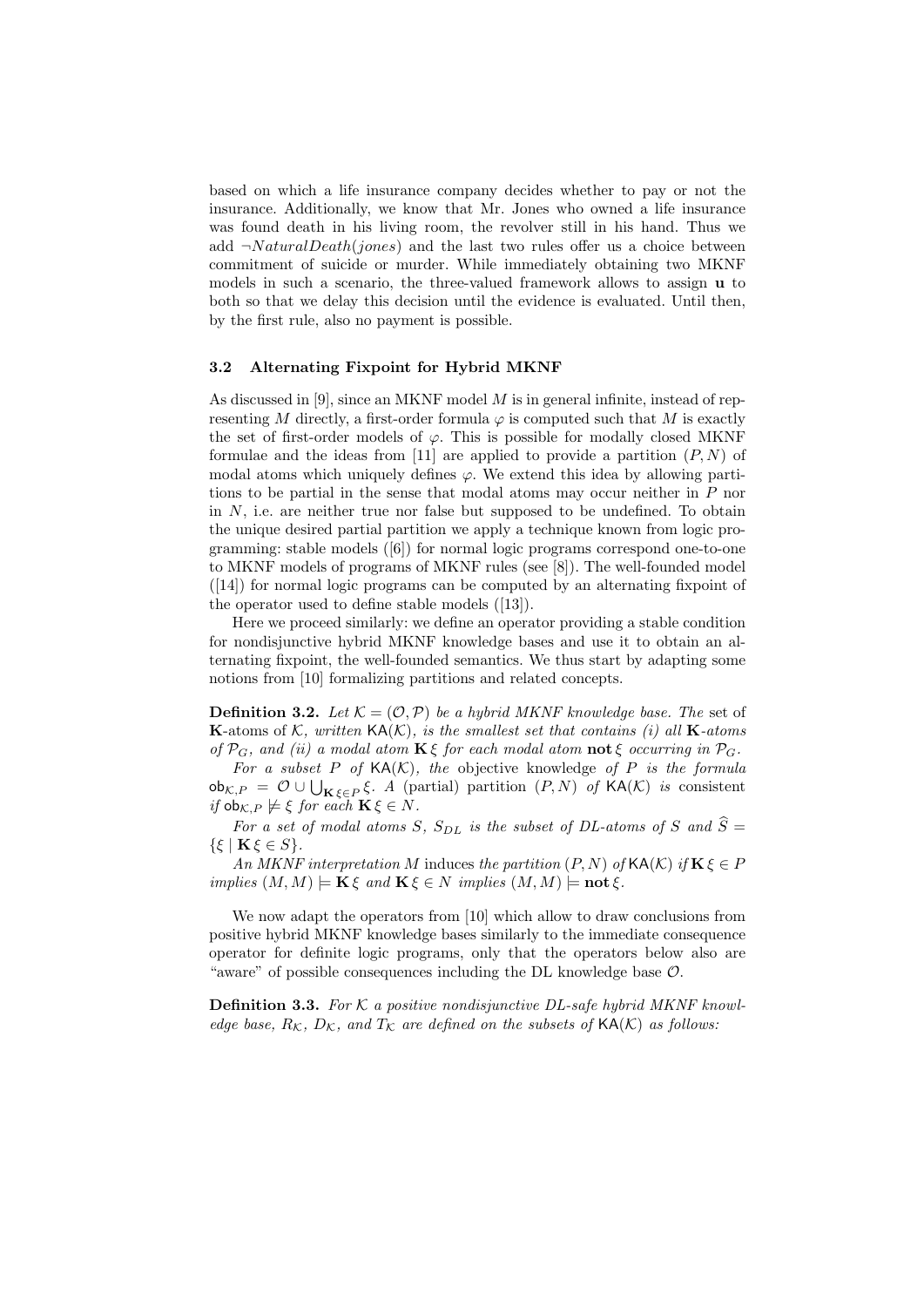$R_K(S) = S \cup {KH \mid K}$  contains a rule of the form (1) such that  $K A_i \in S$ for each  $1 \leq i \leq n$  $D_{\mathcal{K}}(S) = \{ \mathbf{K} \xi \mid \mathbf{K} \xi \in \mathsf{KA}(\mathcal{K}) \text{ and } \mathcal{O} \cup \widehat{S}_{DL} \models \xi \} \cup \{ \mathbf{K} Q(b_1, \ldots, b_n) \mid$ 

 $\mathbf{K} Q(a_1, \ldots, a_n) \in S \backslash S_{DL}$ ,  $\mathbf{K} Q(b_1, \ldots, b_n) \in \mathsf{KA}(\mathcal{K})$ , and  $\mathcal{O} \cup \widehat{S}_{DL} \models a_i \approx b_i$ for  $1 \leq i \leq n$  $T_{\mathcal{K}}(S) = R_{\mathcal{K}}(S) \cup D_{\mathcal{K}}(S)$ 

The difference to the operators in [10] is that given e.g. only  $a \approx b$  and  $\mathbf{K} Q(a)$  we do not derive  $\mathbf{K} Q(b)$  explicitly but only as a consequence of  $\mathbf{ob}_{\mathcal{K},P}$ .

As in [9], it can be shown that  $T_K$  is monotonic and yields a least fixpoint  $T_K \uparrow \omega$  in the usual manner. We can therefore, in the style of stable models, define a transformation which turns a nondisjunctive hybrid MKNF knowledge base into a positive one allowing to apply the previous operators.

**Definition 3.4.** Let  $\mathcal{K}_G = (\mathcal{O}, \mathcal{P}_G)$  be a ground nondisjunctive DL-safe hybrid MKNF knowledge base and  $S \subseteq KA(K)$ . The MKNF transform  $K_G/S =$  $(\mathcal{O}, \mathcal{P}_G/S)$  is obtained by  $\mathcal{P}_G/S$  containing all rules  $\mathbf{K} H \leftarrow \mathbf{K} A_1, \ldots, \mathbf{K} A_n$ for which there exists a rule  $\mathbf{K} H \leftarrow \mathbf{K} A_1, \ldots, \mathbf{K} A_n$ , not  $B_1, \ldots$ , not  $B_m$  in  $\mathcal{P}_G$ with  $\mathbf{K} B_j \notin S$  for all  $1 \leq j \leq m$ .

On top of that, an operator yielding the fixpoint of  $T_K$  is defined.

**Definition 3.5.** Let  $\mathcal{K} = (\mathcal{O}, \mathcal{P})$  be a nondisjunctive DL-safe hybrid MKNF knowledge base and  $S \subseteq KA(K)$ . We define:

$$
\varGamma_{\mathcal{K}}(S) = T_{\mathcal{K}_G/S} \uparrow \omega
$$

This operator is antitonic (cf. extended technical report), so applying  $\Gamma_K(S)$ twice is a monotonic operation yielding a least fixpoint by the Knaster-Tarski theorem (and dually a greatest one) and we can iterate as follows:  $\Gamma_{\mathcal{K}}^2 \uparrow 0 = \emptyset$ ,  $\Gamma_{\mathcal{K}}^2 \uparrow (n+1) = \Gamma_{\mathcal{K}}^2(\Gamma_{\mathcal{K}}^2 \uparrow n)$ , and  $\Gamma_{\mathcal{K}}^2 \uparrow \omega = \bigcup \Gamma_{\mathcal{K}}^2 \uparrow i$ , and dually  $\Gamma_{\mathcal{K}}^2 \downarrow 0 = \text{KA}(\mathcal{K})$ ,  $\Gamma_{\mathcal{K}}^2 \downarrow (n+1) = \Gamma_{\mathcal{K}}^2(\Gamma_{\mathcal{K}}^2 \downarrow n)$ , and  $\Gamma_{\mathcal{K}}^2 \downarrow \omega = \bigcap \Gamma_{\mathcal{K}}^2 \downarrow i$ . The least and the greatest fixpoint then define the well-founded partition.

**Definition 3.6.** Let  $K = (O, P)$  be a nondisjunctive DL-safe hybrid MKNF knowledge base and let  $\mathbf{P}_{\mathcal{K}}, \mathbf{N}_{\mathcal{K}} \subseteq \mathsf{KA}(\mathcal{K})$  with  $\mathbf{P}_{\mathcal{K}} = \Gamma_{\mathcal{K}}^2 \uparrow \omega$  and  $\mathbf{N}_{\mathcal{K}} = \Gamma_{\mathcal{K}}^2 \downarrow \omega$ . Then  $(P_W, N_W) = (\mathbf{P}_{\mathcal{K}} \cup {\mathbf{K} \pi(\mathcal{O})}, \text{KA}(\mathcal{K}) \setminus \mathbf{N}_{\mathcal{K}})$  is the well-founded partition of  $K$ .

Example 3.2. Continuing our example, the investigation of the police reveals that the known criminal Max is responsible for the murder, though not being detectable, so we cannot conclude  $Since(jones)$  while  $\bf{K}$  responsible(max, jones) and  $\bf{K}$  murdered(jones) hold. Unfortunately, the person benefitting from the insurance is the nephew Thomas who many years ago left the country, i.e.  $\bf{K}$  *benefits*(*thomas, jones*). Computing the well-founded partition yields thus  $\mathbf{K} \, \mathit{Pay}(\mathit{jones})$ , so the company contacts the nephew outside the country. However, they also hire a private detective who finds out that Thomas is max, having altered his personality, i.e. we can add thomas  $\approx$  max to the hybrid KB. Due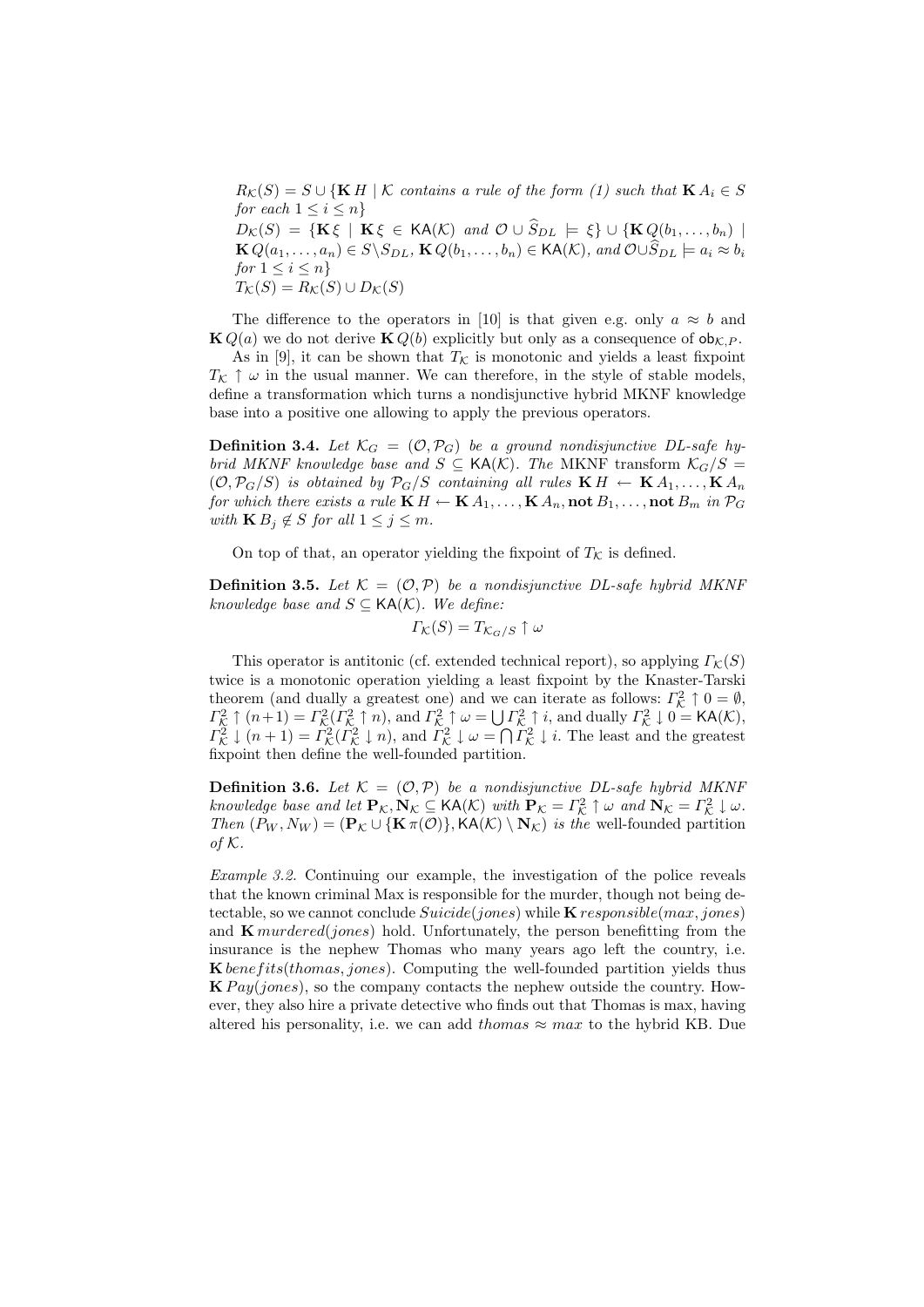to  $D_K$  and grounding we now obtain a well-founded partition which contains **K** responsible(thomas, jones) and **K** benefits(max, jones) being true and the insurance is not paid any longer.

One of the results shown in the extended paper is that the well-founded partition is consistent. Besides that, similarly to stable models, we can compute one fixpoint defining the well-founded partition directly from the other.

**Proposition 3.1.** Let  $K$  be a nondisjunctive DL-safe hybrid MKNF knowledge base. Then  $\mathbf{P}_{\mathcal{K}} = \Gamma_{\mathcal{K}}(\mathbf{N}_{\mathcal{K}})$  and  $\mathbf{N}_{\mathcal{K}} = \Gamma_{\mathcal{K}}(\mathbf{P}_{\mathcal{K}})$ .

Knowing this, we can use  $\Gamma_{\mathcal{K}}$  as an alternative characterization of MKNF models if the considered KB is consistent. It should be noted that in case of an inconsistent hybrid MKNF KB due to the operator  $\mathcal{D}_{\mathcal{K}}$  we obtain a well-founded partition where all modal K-atoms are true. I.e., even though we always obtain a well-founded partition for any  $K$  the result may not be a desired one.

It was also shown that the information derived in the well-founded partition is contained in any MKNF model.

**Theorem 3.1.** Let  $K$  be a nondisjunctive DL-safe hybrid MKNF knowledge base, M an MKNF model of K with  $(P, N)$  induced by M, and  $(P_W, N_W)$  the well-founded partition of K. Then  $P_W \subseteq (P \cup {\bf K} \pi(O))$  and  $N_W \subseteq N$ .

Furthermore, the well-founded partition yields a model in the three-valued framework we defined in the previous subsection.

**Theorem 3.2.** Let  $K$  be a consistent nondisjunctive DL-safe hybrid MKNF KB and  $(\mathbf{P}_{\mathcal{K}} \cup {\mathbf{K} \pi(\mathcal{O})},\mathsf{KA}(\mathcal{K}) \setminus \mathbf{N}_{\mathcal{K}})$  be the well-founded partition of  $\mathcal{K}$ . Then  $(I_P, I_N) \models \pi(K)$  where  $I_P = \{I \mid I \models \text{ob}_{\mathcal{K}, P_K}\}\$  and  $I_N = \{I \mid I \models \text{ob}_{\mathcal{K}, N_K}\}.$ 

One of the open questions mentioned in [10] was that MKNF models are not compatible with the well-founded model for logic programs. Our approach, regarding knowledge bases just consisting of rules, does coincide with the wellfounded model for the corresponding (normal) logic program.

Finally, though not providing here a detailed study of complexity issues we can recall from [9], assuming that entailment of first-order formulas encountered while computing  $T_{\mathcal{K}}$  is decidable in C, that the data complexity of computing  $T_{\mathcal{K}}$  is in  $\mathsf{P}^{\mathcal{C}}$  (for positive nondisjunctive programs). Since we just apply the same operator n-times we remain in the same complexity class while the data complexity for reasoning with MKNF models in nondisjunctive programs is shown to be  $\mathcal{E}^{\mathsf{P}^{\mathcal{C}}}$  where  $\mathcal{E} = \mathsf{NP}$  if  $\mathcal{C} \subseteq \mathsf{NP}$ , and  $\mathcal{E} = \mathcal{C}$  otherwise. Thus computing the well-founded partition ends up in a strictly smaller complexity class than deriving the MKNF models.

## 4 Conclusions and Future Work

We have continued the work on hybrid MKNF knowledge bases providing an alternating fixpoint restricted to nondisjunctive rules. We basically achieve better complexity results by having only one model which is semantically weaker